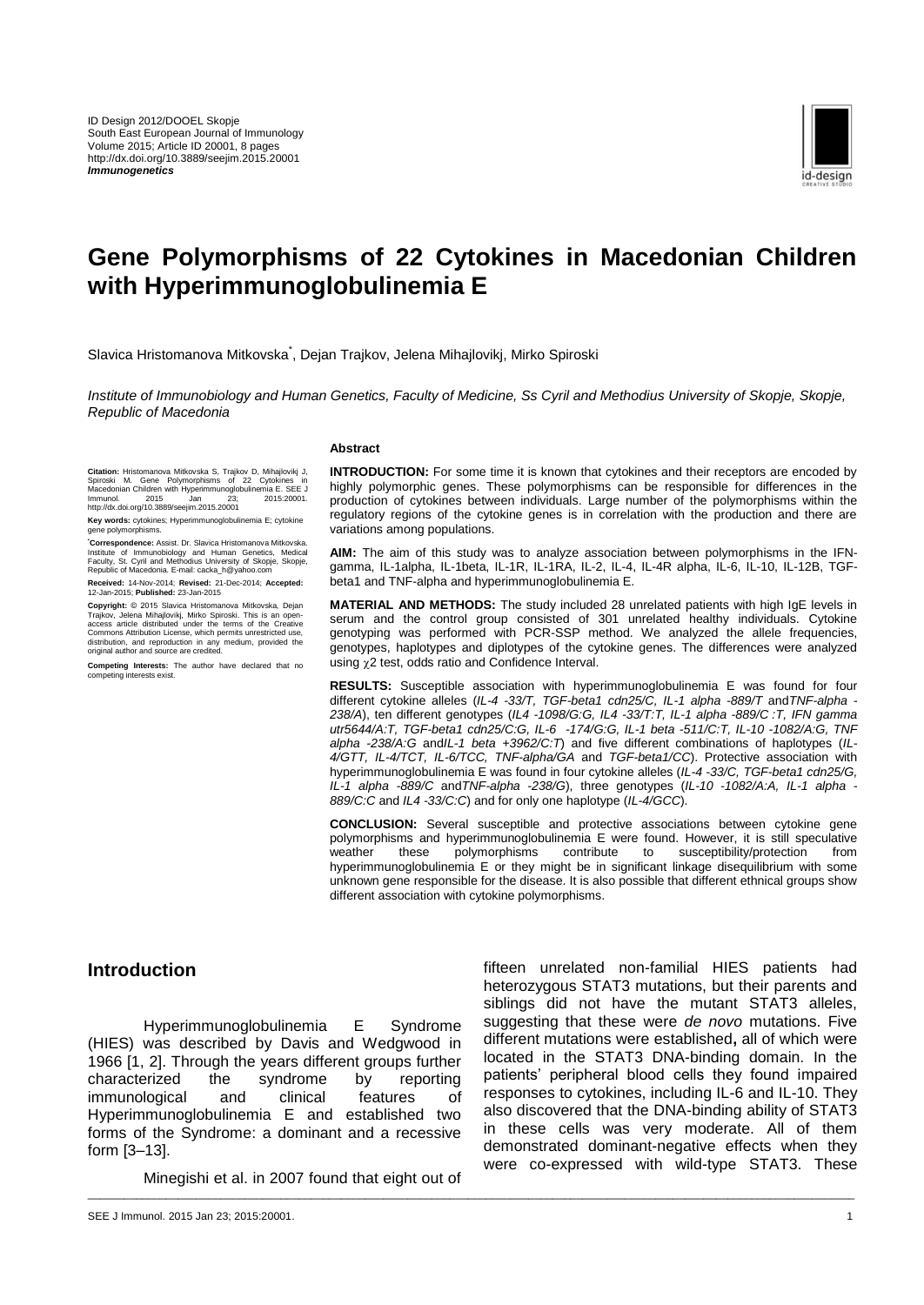results emphasize the multiple roles played by STAT3 in humans, and indicate the involvement of multiple cytokine pathways in the pathogenesis of HIES [14]. Also in 2007, Holland et al. reported clinical data from HIES patients and their families. They measured the cytokine levels exuded by stimulated leukocytes. They also measured the gene expression in resting and stimulated cells. In the HIES patients the levels of proinflammatory gene transcripts in neutrophils and mononuclear cells from the peripheral blood were increased and they suggested that there is a defect in the IL-6 signaling pathway. The defect was in the signaling through the downstream mediators**,** one of which is STAT3. They sequenced the STAT3 gene from the HIES patients and found missense mutations and single-codon in-frame deletions within STAT3. They suggested that eighteen discrete mutations, five of which were hot spots**,** are involved in affecting DNA binding and SRC homology 2 (SH2) domains. They found that STAT3 mutations are present in sporadic and dominant forms of the hyper-IgE syndrome [15]. From this, the conclusion was made that a dominant form is caused by mutations in STAT3.

In 2009, Zhang et al. reported 11 patients with the AR form of HIES and discovered homozygosity or compound heterozygosity for deletions or mutations in the DOCK8 gene. The protein function was lost and they could not detect the DOCK8 protein itself in primary T-cell cultures or in transformed lymphocyte lines [16, 17]. In continued investigations by Alsum et al., 25 patients with the AR form of HIES were described and three novel DOCK8 mutations and two large deletions in thirteen patients were identified [18].

It is known that cytokines and their receptors are coded by highly polymorphic genes. These polymorphisms are responsible for individual differences which appear in the production of the cytokines and maybe this represents one of the mechanisms which are responsible for the defective Th1/Th2 imbalance. Because of this, in the last years there is an increase of the studies which analyzed polymorphic genes responsible for the cytokines and their receptors [19-21]. Therefore we can expect that cytokine gene polymorphisms will have a great impact in the ethiopathogenesis of the Hyperimmunoglobulinemia E Syndrome.

The aim if this study was to determine if there is an association between genetic polymorphisms of the cytokine genes and Hyperimmunoglobulinemia E.

### **Patients and Methods**

### *Groups*

The total studied sample consisted of 329 examinees, divided into healthy individuals, and patients with Hyperimmunoglobulinemia E.

*Healthy individuals.* All of the healthy individuals included in this study attended the Institute of Immunobiology and Human Genetics for donation of DNA and signed written consent to participate in the study. There were 301 unrelated individuals. Individuals with family history of allergies and atopy were excluded from the investigation.

\_\_\_\_\_\_\_\_\_\_\_\_\_\_\_\_\_\_\_\_\_\_\_\_\_\_\_\_\_\_\_\_\_\_\_\_\_\_\_\_\_\_\_\_\_\_\_\_\_\_\_\_\_\_\_\_\_\_\_\_\_\_\_\_\_\_\_\_\_\_\_\_\_\_\_\_\_\_\_\_\_\_\_\_\_\_\_\_\_\_\_\_\_\_\_\_\_\_\_\_\_\_\_\_\_\_\_\_\_\_\_\_\_\_\_\_\_\_\_\_\_\_\_\_\_\_\_

*Hyperimmunoglobulinemia E.* Twenty eight hyperimmunoglobulinemia E patients aged 4 months to 21 years participated in this study that took place during 2006 - 2010 at the Institute of Immunobiology and Human Genetics. The 20 male and 8 female patients exhibited at least three-fold higher IgE levels than normal.

All individuals were of Macedonian origin and nationality, and residents of different regions of the Republic of Macedonia. Each individual was interviewed on a one-to-one basis, his/her genealogy was recorded for the past three generations, and a signed consent was obtained. All of the patients and normal individuals included in this study signed a written consent to participate in the study which was approved by the Committee of the Ministry of Education and Science from Republic of Macedonia (No 087405), and Ethical Committee of the Medical Faculty in Skopje (No 03-5325/2).

### *Genomic DNA Isolation and Storage*

Ten millilitres of blood samples were collected after the signing of the written consent and with the usage of phenol-chlorophorm extraction method or BioRobot EZ1 workstation (QIAGEN) the DNA was isolated [22]. The quality and quantity of DNA were analyzed by GeneQuant (Pharmacia Biotech, Uppsala, Sweden). The DNA samples were stored in the anthropology project field of the Macedonian Human DNA Bank (hDNAMKD) [23].

### *Typing Methods*

\_\_\_\_\_\_\_\_\_\_\_\_\_\_\_\_\_\_\_\_\_\_\_\_\_\_\_\_\_\_\_\_\_\_\_\_\_\_\_\_\_\_\_\_\_\_\_\_\_\_\_\_\_\_\_\_\_\_\_\_\_\_\_\_\_\_\_\_\_\_\_\_\_\_\_\_\_\_\_\_\_\_\_\_\_\_\_\_\_\_\_\_\_\_\_\_\_\_\_\_\_\_\_\_\_\_\_\_\_\_\_\_\_\_\_\_\_\_\_\_\_\_\_\_\_\_\_

For cytokine genotyping we used commercially available PCR-SSP kit (Heidelberg kit, Cytokine genotyping Tray, *Invitrogen,* GmbH, Karlsruhe, Germany). Fourteen cytokine genes with 22 single nucleotide polymorphisms (SNP) were typed: *IL-1alpha -889, IL-1beta -511, IL-1beta +3962, IL-1R psti1970, IL-1RA mspa11100, IL-4Ralpha +1902, IL-12 -1188, IFNgamma utr5644, TGF-beta1 cdn10, TGF-beta1 cdn25, TNF-alpha -308, TNF-alpha -238, IL-2 -330, IL-2 +166, IL-4 -1098, IL-4 -590, IL-4 - 33, IL-6 -174, IL-6 565, IL-10 -1082, IL-10 -819,* and *IL-10 -592*. Briefly, PCR-SSP typing Heidelberg kit consists of 48 PCR primer mixes aliquoted in 96-well PCR trays (two typing per tray). Master mix, which was supplied along with the reagents and consisted of  $MgCl<sub>2</sub>$ , buffer, dNTP's, and glycerol was mixed with 1.2-3.0 μg DNA and 20 U Taq polymerase and dispensed in 48 wells [24]. Agarose gel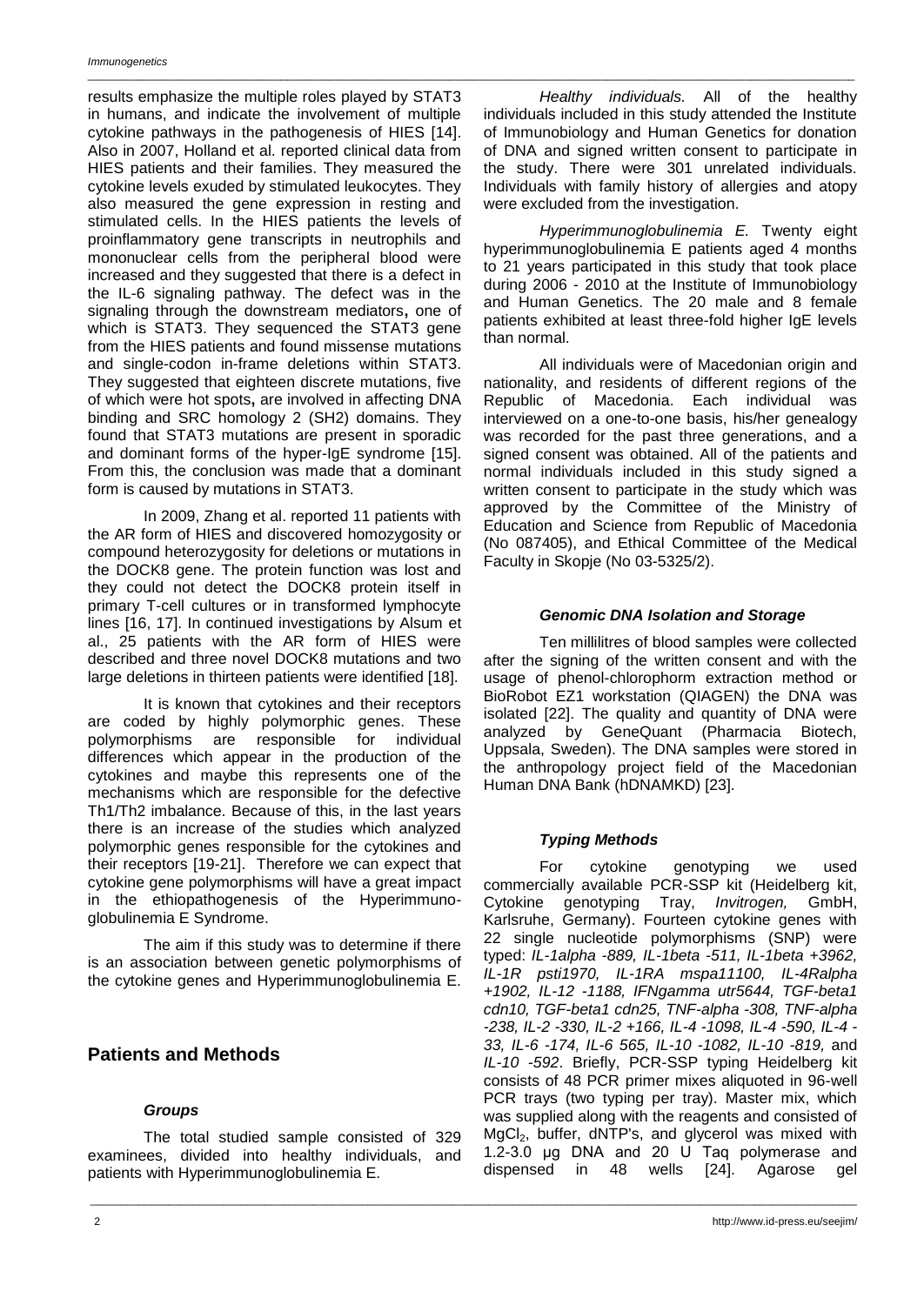*\_\_\_\_\_\_\_\_\_\_\_\_\_\_\_\_\_\_\_\_\_\_\_\_\_\_\_\_\_\_\_\_\_\_\_\_\_\_\_\_\_\_\_\_\_\_\_\_\_\_\_\_\_\_\_\_\_\_\_\_\_\_\_\_\_\_\_\_\_\_\_\_\_\_\_\_\_\_\_\_\_\_\_\_\_\_\_\_\_\_\_\_\_\_\_\_\_\_\_\_\_\_\_\_\_\_\_\_\_\_\_\_\_\_\_\_\_\_\_\_\_\_\_\_\_\_\_*

electrophoresis on a 2% gel revealed a positive or negative signal for specific amplification in each well. Subsequently, the results were analysed according to the interpretation scheme provided with the kit.

#### *Statistical Analysis*

For analysis of the data we used the population genetics analysis package, PyPop, developed by the Biostatistics Core for the Workshop [25]. Allele frequencies and expected Hardy Weinberg proportions (HWP) for each single nucleotide polymorphism (SNP) were determined [25]. The exact test for genotype frequency deviation from HWP was calculated using the Arlequin implementation accessed via PyPop [26]. Those SNPs that did not fit HWP were evaluated to determine whether there was an excess of homozygotes or heterozygotes, or if any particular genotypes significantly differed from the expected frequencies by the chi square test [27]. Comparisons of frequencies for two groups were tested by the  $\gamma$ 2 test. Crude odds ratios (OR) (as estimates of the relative risk) were calculated with 95% confidence interval (CI).

### **Results**

#### *Cytokine Alleles*

Cytokine allele frequency, Pearson's p-value, Odds ratio and Wald's 95% confidence interval in patients with Hyperimmunoglobulinemia E and normal Macedonian population are shown in Table 1. In the region of *IL-1* gene cluster, *IL-1 alpha -889/T* (*P*=0.002, OR=2.835, Wald's 95% CI between 1.596 and 5.038) we found positive (susceptible) association with Hyperimminoglobulinemia E, and negative (protective) association for HIES was found in *IL-1 alpha -889/C* (*P*=0.006, OR=0.352, Wald's 95% CI between 0.199 and 0.627).

In the group of proinflammatory cytokines positive (susceptible) association was found also for *TNF-alpha -238/G* (*P*=0.041, OR=0.391, Wald's 95% CI between 0.154 and 0.992). This means that patients with *TNF-alpha -238/A* have 2.556 times higer risk (possibility) to develop Hyperimmunoglobulinemia E (*P*=0.041, Wald's 95% CI between 1.007 and 6.481) in comparison with those who have *TNF-alpha -238/A*.

In the gruop of anti-inflammatory cytokines, positive (susceptible) association with HIES was found for *IL-4 -33/T* (*P*<0.001, OR=6.087, Wald's 95% CI between 2.646 and 14.00), whereas *IL-4 -33/G* has shown negative (protective) association (*P*<0.001, OR=0.164, Wald's 95% CI between 0.071 and 0.377).

\_\_\_\_\_\_\_\_\_\_\_\_\_\_\_\_\_\_\_\_\_\_\_\_\_\_\_\_\_\_\_\_\_\_\_\_\_\_\_\_\_\_\_\_\_\_\_\_\_\_\_\_\_\_\_\_\_\_\_\_\_\_\_\_\_\_\_\_\_\_\_\_\_\_\_\_\_\_\_\_\_\_\_\_\_\_\_\_\_\_\_\_\_\_\_\_\_\_\_\_\_\_\_\_\_\_\_\_\_\_\_\_\_\_\_\_\_\_\_\_\_\_\_\_\_\_\_

**Table 1: Cytokine allele frequency, Pearson's p-value, Odds ratio and Wald's 95% confidence interval in patients with HIES and normal Macedonian population.**

| Cytokine<br>Polymorphism                                         | Allele                 | <b>HIES</b><br>$(n=28)$ |       | Control<br>$(n=301)$ |       | Pearson's p-                 | Odds  | <b>Wald' 95%</b> |
|------------------------------------------------------------------|------------------------|-------------------------|-------|----------------------|-------|------------------------------|-------|------------------|
|                                                                  |                        | Ñ                       | F     | Ñ                    | F     | value                        | ratio | СI               |
| IL-1 alpha -889                                                  | C                      | 34                      | 0.607 | 482                  | 0.814 | $0.002*$                     | 0.352 | 0.199-0.627      |
|                                                                  | $\overline{\tau}$      | 22                      | 0.393 | 110                  | 0.186 |                              | 2.835 | 1.596-5.038      |
| IL-1 beta -511                                                   | C                      | 36                      | 0.643 | 404                  | 0.671 | 0.667                        | 0.882 | 0.497-1.563      |
|                                                                  | T                      | 20                      | 0.357 | 198                  | 0.329 |                              | 1.133 | 0.639-2.009      |
| IL-1 beta +3962                                                  | C                      | 40                      | 0.715 | 439                  | 0.729 | 0.810                        | 0.982 | 0.505-1.703      |
|                                                                  | $\overline{\tau}$      | 16                      | 0.285 | 163                  | 0.270 |                              | 1.077 | 0.587-1.976      |
| IL-1R pstl1970                                                   | C                      | 33                      | 0.589 | 399                  | 0.662 | 0.267                        | 0.733 | 0.417-1.276      |
|                                                                  | $\overline{\tau}$      | 23                      | 0.411 | 203                  | 0.337 |                              | 1.370 | 0.783-2.394      |
| IL-1RA mspa11100                                                 | T                      | 35                      | 0.625 | 420                  | 0.698 | 0.260                        | 0.722 | 0.409-1.274      |
|                                                                  | C                      | 21                      | 0.375 | 182                  | 0.302 |                              | 1.384 | 0.784-2.444      |
|                                                                  | Ā                      | 47                      | 0.839 | 502                  | 0.834 |                              | 1.040 | 0.494-2.190      |
| IL-4R alpha +1902                                                | Ğ                      | 9                       | 0.161 | 100                  | 0.166 | 0.917                        | 0.961 | 0.456-2.024      |
|                                                                  | Α                      | 24                      | 0.755 | 433                  | 0.744 |                              | 1.032 | 0.454-2.347      |
| IL-12-1188                                                       | Ċ                      | 8                       | 0.255 | 149                  | 0.256 | 0.940                        | 0.968 | 0.426-2.202      |
|                                                                  | T                      | 32                      | 0.572 | 259                  | 0.520 |                              | 1.230 | 0.704-2.150      |
| IFNgamma +874                                                    | Α                      | 24                      | 0.428 | 239                  | 0.480 | 0.465                        | 0.812 | 0.465-1.119      |
|                                                                  | $\overline{\tau}$      | 26                      | 0.525 | 282                  | 0.502 |                              | 1.075 | 0.602-1.920      |
| TGF-beta1 cdn10                                                  | C                      | 24                      | 0.485 | 280                  | 0.498 | 0.804                        | 0.929 | 0.521-1.658      |
| TGF-beta1 cdn25                                                  | Ğ                      | 42                      | 0.845 | 532                  | 0.947 | $0.003*$                     | 0.296 | 0.128-0.686      |
|                                                                  | C                      | 8                       | 0.165 | 30                   | 0.053 |                              | 3.378 | 1.457-7.830      |
| TNF-alpha-308                                                    | Α                      | 9                       | 0.161 | 74                   | 0.123 | 0.415                        | 1.366 | 0.643-2.902      |
|                                                                  | G                      | 47                      | 0.840 | 528                  | 0.877 |                              | 0.731 | 0.344-1.554      |
| TNF-alpha-238                                                    | A                      | 6                       | 0.107 | 27                   | 0.045 |                              | 2.556 | 1.007-6.481      |
|                                                                  | G                      | 50                      | 0.893 | 575                  | 0.955 | $0.041*$                     | 0.391 | 0.154-0.992      |
|                                                                  | Ğ                      | 14                      | 0.731 | 191                  | 0.332 |                              | 0.738 |                  |
| IL-2-330                                                         | $\overline{\tau}$      | 38                      |       |                      |       | 0.350                        |       | 0.400-1.400      |
|                                                                  |                        |                         | 0.654 | 383                  | 0.667 |                              | 1.353 | 0.716-2.560      |
| $IL - 2 + 166$                                                   | G<br>$\overline{\tau}$ | 34                      | 0.346 | 422                  | 0.735 | 0.206                        | 0.680 | 0.373-1.240      |
|                                                                  |                        | 18                      | 0.255 | 152                  | 0.264 |                              | 1.470 | 0.806-2.680      |
| IL-4-1098                                                        | G                      | 6                       | 0.755 | 176                  | 0.308 | 0.574                        | 0.750 | 0.292-1.921      |
|                                                                  | $\overline{\tau}$      | 18                      | 0.708 | 396                  | 0.692 |                              | 1.333 | $0.520 - 3.416$  |
| IL-4-590                                                         | Ċ                      | 17                      | 0.292 | 377                  | 0.659 | 0.617                        | 1.256 | 0.512-3.080      |
|                                                                  | $\overline{\tau}$      | $\overline{7}$          | 0.458 | 195                  | 0.341 |                              | 0.796 | 0.324-1.952      |
| IL-4-33                                                          | C                      | 11                      | 0.542 | 479                  | 0.837 | $< 0.001*$                   | 0.164 | 0.071-0.377      |
|                                                                  | T                      | 13                      | 0.233 | 93                   | 0.163 |                              | 6.087 | 2.646-14.00      |
| IL-6-174                                                         | C                      | 13                      | 0.767 | 182                  | 0.302 | 0.217                        | 0.697 | 0.366-1.328      |
|                                                                  | Ğ                      | 43                      | 0.258 | 420                  | 0.698 |                              | 1.433 | 0.752-2.733      |
| IL-6 nt565                                                       | A                      | 14                      | 0.250 | 173                  | 0.287 | 0.553                        | 0.826 | 0.440-1.552      |
|                                                                  | G                      | 42                      | 0.750 | 429                  | 0.713 |                              | 1.210 | 0.644-2.271      |
| IL-10-1082                                                       | Ā                      | 29                      | 0.483 | 352                  | 0.589 | 0.304                        | 0.750 | $0.433 - 1.300$  |
|                                                                  | G                      | 27                      | 0.733 | 246                  | 0.411 |                              | 1.332 | 0.769-2.306      |
|                                                                  | C                      | 41                      | 0.267 | 435                  | 0.727 | 0.940                        | 1.024 | 0.551-1.900      |
| IL-10-819                                                        | $\overline{\tau}$      | 15                      | 0.375 | 163                  | 0.272 |                              | 0.976 | 0.526-1.811      |
|                                                                  | A                      | 21                      | 0.625 | 173                  | 0.289 | 0.180                        | 1.474 | 0.834-2.604      |
| IL-10-592                                                        | C                      | 35                      | 0.375 | 425                  | 0.710 |                              | 0.678 | 0.384-1.198      |
| $N =$ total number: $F =$ frequency: $Cl =$ Confidence Interval: |                        |                         |       |                      |       | = statistically significant. |       |                  |

N = total number; F = frequency; CI = Confidence Interval; **\*** = statistically significant.

During the analyzes for the gene polymorphisms for *TGF-beta1 cdn25*, we found that *C*  allele is positively associated with HIES (*P*=0.003, OR=3.378, Wald's 95% CI between 1.457 and 7.830), and for the G allele we found negative association (*P*=0.003, OR=0.296, Wald's 95% CI between 0.128 and 0.686) (Table 1).

#### *Cytokine Genotypes*

Cytokine genotype frequency in patients with HIES and normal Macedonian population are shown in Table 2. From all genotypes which belonging to *IL-1* gene cluster we found that only homozygous *C:C* genotype in *IL-1 alpha -889* is with negative (protective) association with HIES (*P*<0.001, OR=0.158, Wald's 95% CI between 0.065 and 0.385), while the heterozygous genotype showed positive association (*P*<0.001, OR=7.668, Wald's 95% CI between 3.242 and 18.13). We found positive (susceptible) association between patients with HIES and heterozygous genotypes of *IL-1 beta -511* and *IL-1 beta +3962* (*P=*0.009, OR=3.877, Wald's 95% CI between 1.653 and 9.088, and *P=*0.031, OR=2.307, Wald's 95% CI between 1.057 and 5.037). Apart from that, in the IL12/IFN gamma axis, we found that only heterozygous genotype of *IFN gamma utr5644* showed positive association with HIES (*P=*0.005, OR=5.991, Wald's 95% CI between 1.924 and 18.65).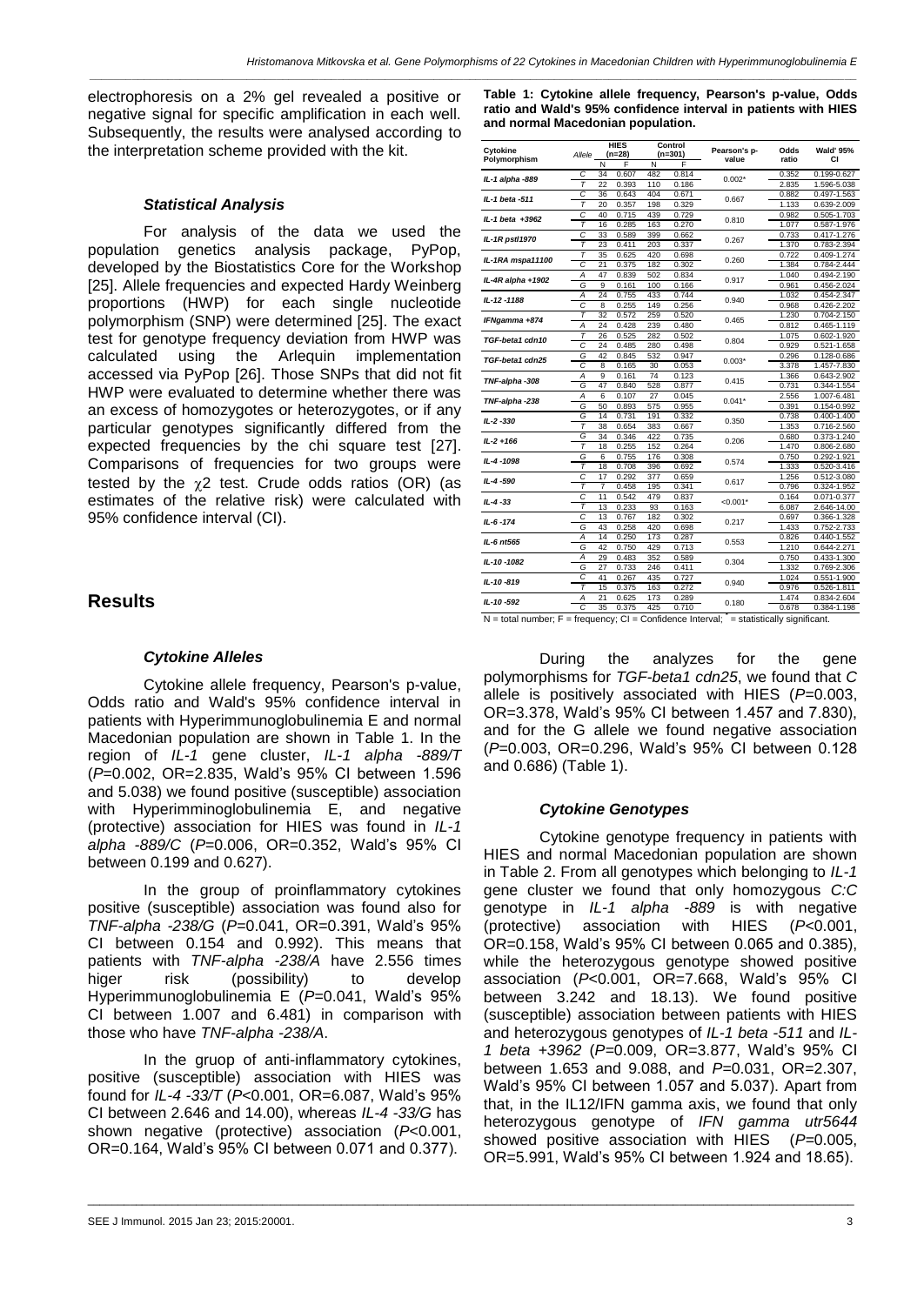**Table 2: Cytokine genotype frequency, Pearson's p-value, Odds ratio and Wald's 95% confidence interval in patients with Hyperimmunoglobulinemia E and normal Macedonian population.**

| Cytokine         | Geno-             | <b>HIES (n=28)</b>  |                |           | Control (n=301) | Pearson's         | Odds ratio     | Wald' 95% CI               |
|------------------|-------------------|---------------------|----------------|-----------|-----------------|-------------------|----------------|----------------------------|
| polymorphism     | type              | N                   | F              | N         | F               | p-value           |                |                            |
|                  | C:C               | 7                   | 0.250          | 204       | 0.689           | $< 0.001*$        | 0.158          | 0.065-0.385                |
| IL-1alpha -889   | C:T               | 20                  | 0.714          | 74        | 0.250           | $< 0.001*$        | 7.668          | 3.242-18.13                |
|                  | T:T               | 1                   | 0.036          | 18        | 0.061           | 0.601             | 0.582          | 0.074-4.532                |
|                  | C:C               | 8                   | 0.285          | 143       | 0.475           | 0.054             | 0.442          | 0.188-1.034                |
| IL-1beta -511    | C:T               | 20                  | 0.714          | 118       | 0.392           | $0.009*$          | 3.877          | 1.653-9.088                |
|                  | T:T               | $\mathbf 0$         | $\mathbf 0$    | 40        | 0.133           | §                 | ş              | §                          |
| IL-1 beta +3962  | C:C<br>C:T        | 13<br>14            | 0.465<br>0.500 | 174<br>91 | 0.578<br>0.302  | 0.244<br>$0.031*$ | 0.632<br>2.307 | 0.290-1.376<br>1.057-5.037 |
|                  | T:T               | 1                   | 0.036          | 36        | 0.120           | 0.178             | 0.272          | 0.035-2.067                |
|                  | C:C               | 9                   | 0.321          | 133       | 0.442           | 0.589             | 0.874          | 0.262-0.251                |
| IL-1R pstl1970   | C:T               | 15                  | 0.535          | 133       | 0.442           | 0.340             | 0.874          | 0.670-3.170                |
|                  | T:T               | 4                   | 0.142          | 35        | 0.116           | 0.677             | 1.688          | 0.415-3.865                |
|                  | C:C               | $\overline{4}$      | 0.442          | 30        | 0.100           | 0.472             | 1.505          | 0.489-4.613                |
| IL-1RA mspa11100 | C:T               | 13                  | 0.464          | 122       | 0.405           | $0.544*$          | 1.271          | 0.584-2.767                |
|                  | T:T               | 11                  | 0.392          | 149       | 0.495           | $0.300*$          | 0.606          | 0.299-1.456                |
|                  | A:A               | 19                  | 0.680          | 212       | 0.704           | 0.775             | 0.886          | 0.386-2.034                |
| IL-4Ralpha +1902 | A:G               | 9                   | 0.321          | 78        | 0.259           | 0.474             | 1.354          | 0.588-3.118                |
|                  | G:G               | 0                   | 0              | 11        | 0.037           | ş                 | ş              | §                          |
|                  | A:A               | 10                  | 0.625          | 160       | 0.550           | 0.470             | 1.468          | 0.520-4.143                |
| IL-12-1188       | A:C<br>C:C        | 4<br>$\overline{2}$ | 0.250<br>0.125 | 113<br>18 | 0.388<br>0.062  | 0.311<br>0.300    | 0.554<br>2.246 | 0.174-1.760<br>0.473-10.65 |
|                  | A:A               | 5                   | 0.178          | 64        | 0.257           | 0.672             | 0.805          | 0.300-2.201                |
| IFNgamma +874    | A:T               | 14                  | 0.500          | 111       | 0.446           | 0.005"            | 5.991          | 1.924-18.65                |
|                  | T:T               | 9                   | 0.321          | 74        | 0.297           | 0.380             | 1.453          | 0.630-3.350                |
|                  | C:C               | 6                   | 0.240          | 65        | 0.231           | 0.309             | 1.675          | 0.613-4.580                |
| TGF-beta1 cdn10  | C:T               | 12                  | 0.480          | 150       | 0.534           | 0.260             | 1.725          | 0.661-4.503                |
|                  | T:T               | 7                   | 0.280          | 66        | 0.235           | 0.132             | 2.077          | 0.786-5.486                |
|                  | C:G               | 8                   | 0.320          | 30        | 0.107           | $0.001*$          | 5.560          | 2.132-14.49                |
| TGF-beta1 cdn25  | G:G               | 17                  | 0.680          | 251       | 0.893           | 0.053             | 0.423          | 0.173-1.034                |
|                  | C:C               | 0                   |                | 0         | 1               | ş                 | ş              | §                          |
|                  | A:G               | 9                   | 0.321          | 66        | 0.219           | 0.220<br>0.292    | 1.686          | 0.729-3.902                |
| TNF-alpha -308   | G:G<br>A:A        | 19<br>0             | 0.678<br>0     | 231<br>4  | 0.768<br>0.013  | 0.540             | 0.640          | 0.277-1.477                |
|                  | A:G               | 6                   | 0.214          | 23        | 0.076           | 0.013'            | 3.296          | 1.215-8.941                |
| TNF-alpha -238   | G:G               | 22                  | 0.785          | 276       | 0.917           | 0.223             | 0.500          | 0.159-1.560                |
|                  | A:A               | 0                   |                | 2         | 0.007           | ş                 | §              | §                          |
|                  | G:G               | 0                   |                | 27        | 0.094           | ş                 | ş              | ş                          |
| $IL - 2 - 330$   | G:T               | 14                  | 0.538          | 137       | 0.477           | 0.413             | 1.400          | 0.625-3.120                |
|                  | T:T               | 12                  | 0.461          | 123       | 0.429           | 0.600             | 1.240          | 0.554-2.773                |
|                  | G:G               | 11                  | 0.423          | 162       | 0.565           | 0.260             | 0.629          | 0.280-1.414                |
| $IL - 2 + 166$   | G:T               | 12                  | 0.461          | 98        | 0.341           | 0.160             | 1.775          | 0.790-3.982                |
|                  | T:T<br>G: T       | 5<br>$\overline{4}$ | 0.115<br>0.333 | 27<br>174 | 0.094<br>0.608  | 0.091<br>0.093    | 2.416<br>0.364 | 0.843-6.921<br>0.107-1.238 |
| $IL-4 - 1098$    | T:T               | $\overline{7}$      | 0.583          | 111       | 0.388           | 0.132             | 2.396          | 0.742-7.731                |
|                  | G:G               | 1                   | 0.083          | 1         | 0.004           | $0.006*$          | 27.272         | 1.600-465.1                |
|                  | C:C               | 5                   | 0.416          | 95        | 0.332           | 0.461             | 1.548          | 0.480-5.006                |
| $IL-4 - 590$     | C:T               | 7                   | 0.583          | 187       | 0.654           | 0.846             | 0.890          | 0.276-2.871                |
|                  | T:T               | O                   |                | 4         | 0.014           | ş                 | §              | ş                          |
|                  | C:C               | 5                   | 0.416          | 209       | 0.731           | 0.042             | 0.314          | 0.097-1.016                |
| $IL - 4 - 33$    | C:T               | 1                   | 0.083          | 61        | 0.213           | 0.309             | 0.357          | 0.045-2.824                |
|                  | T:T               | 6                   | 0.500          | 16        | 0.056           | $< 0.001*$        | 17.812         | 5.161-61.46                |
| IL-6-174         | C:C<br>C:G        | $\overline{2}$<br>9 | 0.095<br>0.428 | 25<br>132 | 0.083<br>0.439  | 0.845<br>0.929    | 1.162<br>0.960 | 0.255-5.278                |
|                  | G:G               | 17                  | 0.772          | 144       | 0.478           | $0.033*$          | 4.633          | 0.400-2.347<br>1.523-14.09 |
|                  | A:A               | $\overline{2}$      | 0.071          | 25        | 0.083           | 0.830             | 0.849          | 0.190-3.788                |
| IL-6 nt565       | A:G               | 10                  | 0.357          | 123       | 0.409           | 0.595             | 0.804          | 0.359-1.801                |
|                  | G:G               | 16                  | 0.572          | 153       | 0.508           | 0.523             | 1.290          | 0.590-2.819                |
|                  | A:A               | $\overline{2}$      | 0.071          | 70        | 0.234           | 0.045'            | 0.040          | 0.058-1.096                |
| IL-10-1082       | A:G               | 25                  | 0.892          | 212       | 0.709           | $0.007*$          | 3.706          | 1.333-10.305               |
|                  | G:G               | $\mathbf{1}$        | 0.035          | 17        | 0.057           | 0.670             | 0.700          | 0.080-4.830                |
|                  | $\overline{c}$ :c | 13                  | 0.464          | 155       | 0.518           | 0.607             | 0.607          | 0.380-1.774                |
| IL-10-819        | C:T               | 15                  | 0.535          | 125       | 0.418           | 0.217             | 0.217          | 0.750-3.535                |
|                  | T:T               | 0                   |                | 19        | 0.064           | ş                 | ş              | §                          |
| IL-10-592        | A:A<br>A:C        | 5<br>11             | 0.178<br>0.392 | 28<br>117 | 0.094<br>0.391  | 0.149<br>0.965    | 0.150<br>0.965 | 0.747-6.011<br>0.460-2.249 |
|                  | C:C               | 12                  | 0.428          | 154       | 0.515           | 0.400             | 0.400          | 0.327-1.564                |
|                  |                   |                     |                |           |                 |                   |                |                            |

N = absolute number; F = frequency; CI = Confidence Interval; &, cannot be calculated<br>because expected <5, χ2 test; <sup>\*</sup>, statistically significant.

For the *IL-4* gene, we found positive association for the homozygous genotypes *IL-4 - 1098/G:G* (*P=*0.006, OR=27.272, Wald's 95% CI between 1.600 and 465.1) and *IL-4 -33/T:T* (*P<*0.001, OR=17.812, Wald's 95% CI between 5.161 and 61.46) with HIES, and for the homozygous variant of *IL-4 -33/C:C* (*P=*0.042, OR=0.314, Wald's 95% CI between 0.097 and 1.016) we found negative association with HIES.

We found that patients with *IL-10 -1082/A:G*  have positive association with HIES (*P=*0.007, OR=3.706, Wald's 95% CI between 1.333 and 10.305), while *IL-10 -1082/G:G* genotype is with negative association (*P=*0.033, OR=0.033, Wald's 95% CI between 1.117 and 5.831) in comparison to patients who have the rest of the *IL-10* genotypes. We also found that patients with genotype *IL-6 -174/G:G* have 4.633 times higher possibility to develop HIES (*P=*0.033, OR=2.552, Wald's 95% CI between 1.523- 14.09) than the patients with the others *IL-6* genotypes.

Positive association with HIES was also found

\_\_\_\_\_\_\_\_\_\_\_\_\_\_\_\_\_\_\_\_\_\_\_\_\_\_\_\_\_\_\_\_\_\_\_\_\_\_\_\_\_\_\_\_\_\_\_\_\_\_\_\_\_\_\_\_\_\_\_\_\_\_\_\_\_\_\_\_\_\_\_\_\_\_\_\_\_\_\_\_\_\_\_\_\_\_\_\_\_\_\_\_\_\_\_\_\_\_\_\_\_\_\_\_\_\_\_\_\_\_\_\_\_\_\_\_\_\_\_\_\_\_\_\_\_\_\_

for the heterzygous genotypes of *TGF-beta1 cdn25* and *TNF-alpha -238* (*P=*0.001, OR=5.560, Wald's 95% CI between 2.132 and 14.49, *P=*0.013, OR=3.296, Wald's 95% CI between 1.215-8.941).

#### *Cytokine Haplotypes*

\_\_\_\_\_\_\_\_\_\_\_\_\_\_\_\_\_\_\_\_\_\_\_\_\_\_\_\_\_\_\_\_\_\_\_\_\_\_\_\_\_\_\_\_\_\_\_\_\_\_\_\_\_\_\_\_\_\_\_\_\_\_\_\_\_\_\_\_\_\_\_\_\_\_\_\_\_\_\_\_\_\_\_\_\_\_\_\_\_\_\_\_\_\_\_\_\_\_\_\_\_\_\_\_\_\_\_\_\_\_\_\_\_\_\_\_\_\_\_\_\_\_\_\_\_\_\_

Cytokine haplotypes frequency, Pearson's pvalue, crude odds ratio and Wald's 95% confidence interval in the patients with hyperimmunoglobulinemia E and normal Macedonian population are presented in Table 3. With the Heidelberg kit it was possible to analyze haplotypes for *TGFbeta1, TNFalpha, IL-2, IL-4, IL-6* and *IL-10*.

**Table 3: Haplotype frequency of cytokine polymorphism, Pearson's p-value, Odds ratio and Wald's 95% confidence interval in patients with hyperimmunoglobulinemia E and normal Macedonian population.**

| Cytokine     | Haplotype              | <b>HIES</b><br>$(n=28)$ |                                   | Control<br>$(n=301)$      |       | Pearson's          | Odds          | <b>Wald' 95%</b> |
|--------------|------------------------|-------------------------|-----------------------------------|---------------------------|-------|--------------------|---------------|------------------|
| polymorphism |                        | N                       | F                                 | N                         | F     | p-value            | ratio         | CI               |
|              | СC                     | 6                       | 0.120                             | 30                        | 0.053 | $0.038*$           | 2.595         | 1.021-6.662      |
| TGF-beta1    | CG                     | 18                      | 0.360                             | 250                       | 0.445 | 0.411              | 0.774         | 0.420-1.427      |
|              | TG                     | 24                      | 0.480                             | 282                       | 0.502 | 0.907              | 1.036         | 0.571-1.880      |
|              | ТC                     | $\overline{\mathbf{c}}$ | 0.040                             | 1                         | 7     |                    | 7             |                  |
|              | AG                     | $\overline{7}$          | 0.125                             | 74                        | 0.123 | 0.963              | 1.019         | 0.445-2.334      |
| TNF-alpha    | GA                     | 6                       | 0.107                             | 26                        | 0.043 | $0.033*$           | 2.658         | 1.045-6.671      |
|              | GG                     | 42                      | 0.750                             | 502                       | 0.834 | 0.112              | 0.600         | 0.314-1.135      |
|              | AA                     | 1                       | 0.018                             | I                         | 1     |                    |               |                  |
|              | GG                     | 12                      | 0.230                             | 178                       | 0.310 | 0.233              | 0.667         | 0.341-1.302      |
|              | GT                     | $\overline{2}$          | 0.038                             | 14                        | 0.024 | 0.538              | 1.600         | 0.353-7.239      |
| $IL-2$       | ТG                     | 22                      | 0.423                             | 244                       | 0.425 | 0.977              | 0.991         | 0.558-1.761      |
|              | TT                     | 16                      | 0.307                             | 138                       | 0.240 | 0.280              | 1.404         | 0.755-2.608      |
|              | GCC                    | $\overline{2}$          | 0.083                             | 163                       | 0.285 | $0.026*$           | 0.220         | 0.051-0.950      |
|              | GCT                    | 1                       | 0.041                             | 8                         | 0.014 | 0.260              | 3.065         | 0.367-25.54      |
|              | GTC                    | 1                       | 0.041                             | $\overline{4}$            | 0.007 | 0.068              | 6.173         | 0.663-57.45      |
|              | GTT                    | $\overline{2}$          | 0.083                             | 1                         | 0.002 | $< 0.001*$         | 51.90         | 4.533-594.3      |
| $IL-4$       | <b>TCC</b>             | $\overline{7}$          | 0.291                             | 202                       | 0.353 | 0.536              | 0.754         | 0.307-1.850      |
|              | <b>TCT</b>             | 6                       | 0.250                             | 4                         | 0.007 | $< 0.001*$         | 47.33         | 12.27-182.4      |
|              | <b>TTC</b>             | 1                       | 0.041                             | 110                       | 0.192 | 0.063              | 0.182         | 0.024-1.366      |
|              | TП                     | $\overline{4}$          | 0.166                             | 80                        | 0.140 | 0.711              | 1.230         | 0.409-3.692      |
|              | CA                     | 13                      | 0.232                             | 172                       | 0.286 | 0.393              | 0.755         | 0.400-1.440      |
|              | CG                     | $\prime$                | 1                                 | 9                         | 0.150 | 7                  | 7             |                  |
| $IL-6$       | GG                     | 42                      | 0.750                             | 420                       | 0.698 | 0.412              | 1.300         | 0.692-2.439      |
|              | GA                     | 1                       | 0.017                             | 1                         | 0.002 | $0.035*$           | 10.92         | 0.674-177.1      |
|              | <b>ACA</b>             | 3                       | 0.053                             | 12                        | 0.020 | 0.109              | 2.764         | 0.756-10.10      |
|              | <b>ACC</b>             | 11                      | 0.196                             | 177                       | 0.296 | 0.115              | 0.581         | 0.293-1.150      |
|              | ATA                    | 15                      | 0.267                             | 161                       | 0.269 | 0.964              | 0.986         | 0.531-1.830      |
| $IL-10$      | <b>ATC</b>             | $\prime$                |                                   | $\overline{2}$            | 0.003 |                    |               |                  |
|              | GCC                    | 24                      | 0.428                             | 246                       | 0.411 | 0.802              | 1.073         | 0.616-1.867      |
| $\sim$<br>.  | GCA<br>-<br>$\epsilon$ | 3                       | 0.053<br>$\overline{\phantom{0}}$ | 1<br>$\sim$ $\sim$ $\sim$ |       | $\cdots$<br>$\sim$ | $\sim$ $\sim$ | .                |

N = absolute number; F = frequency; CI = Confidence Interval; &, cannot be calculated because expected <5, 2 test; **\*** , statistically significant.

We have found significant association with Hyperimmunoglobulinemia E for three haplotypes of *IL-4*, one haplotype of *IL-6,* one haplotype of *TNFalpha* and one haplotype of *TGF-beta1.* We found positive association (according the level of susceptibility) for *IL-4/GTT* (*P*<0.001), odds ratio 51.90 (4.533-594.3); *IL-4/TCT* (*P*<0.001), odds ratio 47.33 (12.27-182.4); *IL-6/GA* (*P*=0.035), odds ratio 10.92 (0.674-177.1); *TNF-alpha/GA* (*P*=0.033), odds ratio 2.658 (1.045-6.671) and *TGF-beta1/CC* (*P*=0.038), odds ratio 2.595 (1.021-6.662). We found negative (protective) association with hyperimmunoglobulinemia E only for *IL-4/GCC* (p=0.026), odds ratio 0.220 (0.051-0.950).

#### *Susceptible and protective cytokine polymorphisms for hyperimmunoglobulinemia E*

Summary of all susceptible and protective cytokine polymorphisms for hyperimmunoglobulinemia E in Macedonian population are presented in Table 4.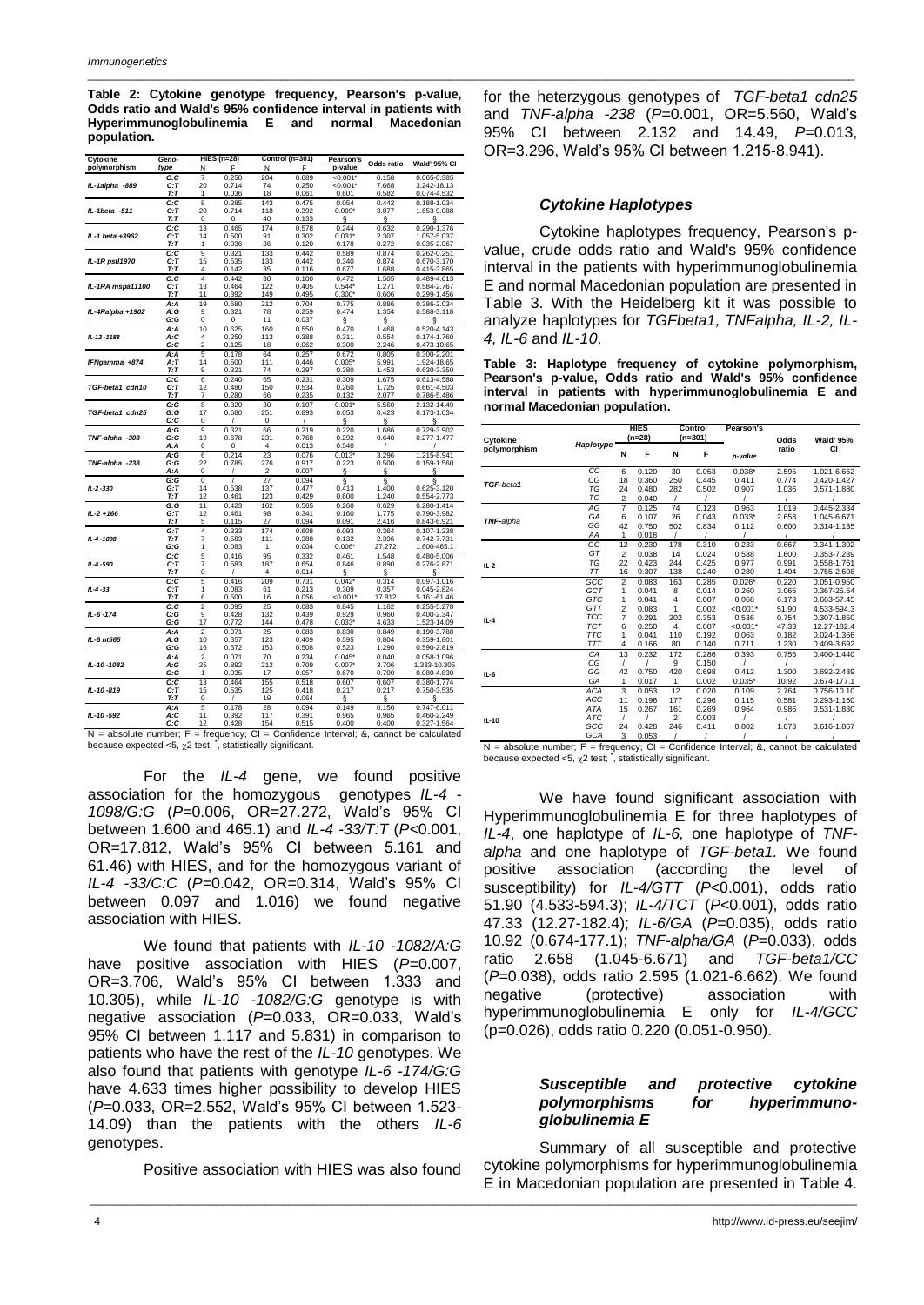*\_\_\_\_\_\_\_\_\_\_\_\_\_\_\_\_\_\_\_\_\_\_\_\_\_\_\_\_\_\_\_\_\_\_\_\_\_\_\_\_\_\_\_\_\_\_\_\_\_\_\_\_\_\_\_\_\_\_\_\_\_\_\_\_\_\_\_\_\_\_\_\_\_\_\_\_\_\_\_\_\_\_\_\_\_\_\_\_\_\_\_\_\_\_\_\_\_\_\_\_\_\_\_\_\_\_\_\_\_\_\_\_\_\_\_\_\_\_\_\_\_\_\_\_\_\_\_*

We can see that most of the cytokine genotypes (ten of them) and cytokine haplotypes (five of them) have shown positive association with hyperimmunoglobulinemia E, but only three cytokine genotypes and only one cytokine haplotype have negative association. Positive association was found for four cytokines alleles. Negative association was also found in four cytokines alleles.

**Tabele 4: Summary of all susceptible and protective cytokine polymorphisms for hyperimmunoglobulinemia E in Macedonian population.**

|                         | Susceptible         |         |            | Protective           |         |            |  |
|-------------------------|---------------------|---------|------------|----------------------|---------|------------|--|
|                         | Polymorphism        | р       | Odds ratio | Polymorphism         | р       | Odds ratio |  |
| <b>Cytokine Alleles</b> | $IL - 4 - 33/T$     | < 0.001 | 6.087      | IL-4-33/C            | < 0.001 | 0.164      |  |
|                         | TGF-beta1.cdn25/C   | 0.002   | 3.377      | TGF-beta1 cdn25/G    | 0.002   | 0.296      |  |
|                         | IL-1 alpha -889/T   | 0.002   | 2.835      | IL-1 alpha -889/C    | 0.002   | 0.352      |  |
|                         | TNF-alpha -238/A    | 0.041   | 2.556      | TNF-alpha -238/G     | 0.041   | 0.391      |  |
| Cytokine                | IL4-1098/G:G        | 0.006   | 27.272     | $IL - 10 - 1082/A A$ | 0.045   | 0.040      |  |
| Genotypes               | $IL4 - 33/T: T$     | < 0.001 | 17.812     | IL-1 alpha -889/C:C  | < 0.001 | 0.158      |  |
|                         | IL-1 alpha -889/C:T | < 0.001 | 7.668      | $IL4 - 33/C:C$       | 0.042   | 0.314      |  |
|                         | IFN gamma +874/A:T  | 0.005   | 5.991      |                      |         |            |  |
|                         | TGF-beta1.cdn25/C:G | 0.001   | 5.560      |                      |         |            |  |
|                         | IL-6 -174/G:G       | 0.033   | 4.663      |                      |         |            |  |
|                         | IL-1 beta -511/C:T  | 0.009   | 3.877      |                      |         |            |  |
|                         | IL-10-1082/A:G      | 0.007   | 3.706      |                      |         |            |  |
|                         | TNF alpha -238/A:G  | 0.013   | 3.296      |                      |         |            |  |
|                         | IL-1 beta +3962/C:T | 0.031   | 2.307      |                      |         |            |  |
| Cytokine                | IL-4/GTT            | < 0.001 | 51.90      | IL-4/GCC             | 0.026   | 0.220      |  |
| Haplotypes              | IL-4/TCT            | < 0.001 | 47.33      |                      |         |            |  |
|                         | IL-6/TCC            | 0.035   | 10.92      |                      |         |            |  |
|                         | TNF-alpha/GA        | 0.033   | 2.658      |                      |         |            |  |
|                         | TGF-beta1/CC        | 0.038   | 2.595      |                      |         |            |  |

## **Discussion**

Previous studies of the cytokine polymorphisms in Macedonian population have shown association with a number of diseases [28-32]. In this paper we present our results of 22 cytokine polymorphisms in patients with HIES and in normal Macedonian population. To our knowledge, these are first results about the cytokine polymorphism in the world.

We examined the role of two single nucleotide polymorphisms of the *IL-1 beta* gene *(-511 C/T* and *+3962 C/T*), one polymorphism of *IL-1 alpha* gene (*-889 C/T*), one polymorphism of *IL-1R* gene (*psti1970 C/T*) and one polymorphism of the *IL-1RA* gene (*mspa11100 T/C*) in the pathogenesis of hyperimmunoglobulinemia E. The results have shown that the genes from the IL-1 gene cluster are associated with the hyperimmunoglobulinemia E, meaning that persons who have *IL-1 alpha -889/T* allele have three times higher susceptibility for hyperimmunoglobulinemia E than those who have *IL-1 alpha -889/C* allele. Regarding the genotypes, persons who are heterozygotes for *IL-1 alpha -889* have eight times higher possibility to develop hyperimmunoglobulinemia E unlike the heterozygotes for *IL-1 beta -511* and *IL-1 beta +3962* where the susceptibility is 3.8 or 2.3 times. Our investigation didn't show any association between hyperimmunoglobulinemia E and *IL-1R* and *IL-1RA*  polymorphisms (alleles or genotypes).

IL- 12, as part of the IL-12/IFN gamma axis, plays an important role in the host defence from the

\_\_\_\_\_\_\_\_\_\_\_\_\_\_\_\_\_\_\_\_\_\_\_\_\_\_\_\_\_\_\_\_\_\_\_\_\_\_\_\_\_\_\_\_\_\_\_\_\_\_\_\_\_\_\_\_\_\_\_\_\_\_\_\_\_\_\_\_\_\_\_\_\_\_\_\_\_\_\_\_\_\_\_\_\_\_\_\_\_\_\_\_\_\_\_\_\_\_\_\_\_\_\_\_\_\_\_\_\_\_\_\_\_\_\_\_\_\_\_\_\_\_\_\_\_\_\_

intracellular pathogens [33, 34]. The results from the polymorphisms of IL- 12 and their role is still unclear. It was shown that additionally to the polymorphisms located in the promoter region also the polymorphism in the 3'UTR is in correlation with the intensity of the secretion of the protein [35, 36].

We examined the possible role of polymorphisms in the 3'UTR of the *IL-12B* gene in the pathogenesis of hyperimmunoglobulinemia E. The results showed that there is no significant difference in allele frequencies or in the genotypes, suggesting that 3'UTR polymorphisms have none or negligible effect in the pathogenesis of hyperimmunoglobulinemia E in the Macedonian population. A possibility remains that there is some role of 3'UTR polymorphisms in the pathogenesis of hyperimmunoglobulinemia E through its association with another functional polymorphism in the *IL-12/IFN gamma* axis [37, 38].

IFN gamma is also a participant in the IL-12/IFN gamma axis, in addition to IL- 12, IL-12R and the receptor for IFN gamma. He is one of the most important Th1 cytokines that participate in the host defense established through the activation of macrophages [39]. IFN gamma plays a key role in defense against viruses and intracellular organisms. The analysis of the data found significant differences only for *IFN gamma +874 / A: T* genotype. Individuals who are heterozygous for this polymorphism have almost 6 times higher chances to develop hyperimmunoglobulinemia E. The possible significance of this polymorphism arises from the fact that this polymorphism is in significantly unbalanced relationship with the other two polymorphisms of the *IFN gamma* gene, and it is known that they are associated with certain diseases [40].

It is believed that the role of TGF-beta1 is associated with its anti - inflammatory and profibrotic activities, such as regulation of growth and differentiation of cells, release of cytokines and angiogenesis, production of extra- cellular matrix and restoration of tissues [41, 42] and the creation of elastin [43, 44]. The results showed an association with hyperimmunoglobulinemia E only for *TGF-beta1 cdn 25* polymorphism. We found protective association only for *TGF-beta1 cdn 25/G* allele, while the */C, /C:G* genotype and */CC* haplotype showed negative association with hyperimmunoglobulinemia E.

Tumor - necrosis factor alpha (TNF-alpha) is a proinflammatory cytokine that acts synergistically with IFN gamma in the activation of the macrophages [45]. TNF-alpha has a role in airway remodeling and alters the function of smooth muscle cells [46], and because of that it is considered as a major factor in the genesis and the maintenance of the lung damage in patients with certain respiratory system diseases [47, 48]. Our results showed association between *TNF-alpha -238 A/G* polymorphism and hyperimmunoglobulinemia E. *TNF-alpha -238/A* allele,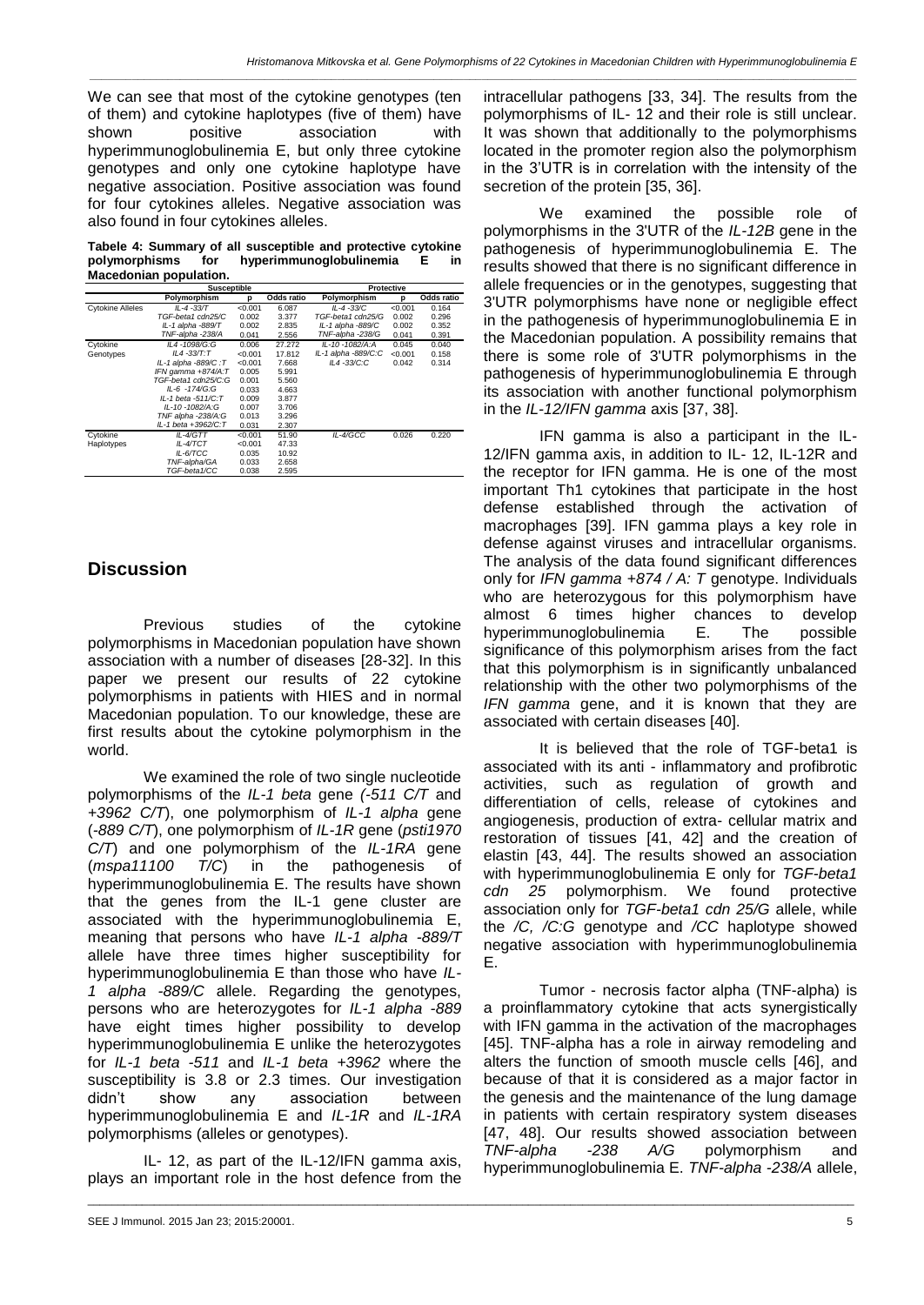*/A:G* genotype and */GA* haplotype showed negative association with hyperimmunoglobulinemia E, while *TNF-alpha -238/G* showed protective association. The question remains whether this association represents an independent effect of *TNF-alpha* or it is a result of his association with the HLA-A1, B17 and DR7 [49].

\_\_\_\_\_\_\_\_\_\_\_\_\_\_\_\_\_\_\_\_\_\_\_\_\_\_\_\_\_\_\_\_\_\_\_\_\_\_\_\_\_\_\_\_\_\_\_\_\_\_\_\_\_\_\_\_\_\_\_\_\_\_\_\_\_\_\_\_\_\_\_\_\_\_\_\_\_\_\_\_\_\_\_\_\_\_\_\_\_\_\_\_\_\_\_\_\_\_\_\_\_\_\_\_\_\_\_\_\_\_\_\_\_\_\_\_\_\_\_\_\_\_\_\_\_\_\_

Interleukin 2 is a cytokine produced by T cells during an immune response. It can be also produced by eosinophils and epithelial cells from the respiratory system. He stimulates the growth, differentiation and survival of number of immune cells [50]. In our study we did not find any significant association between allele frequencies, genotypes and haplotypes in the *IL-2 -330* and *IL-2 +160* polymorphisms and hyperimmunoglobulinemia E.

Interleukin - 4 (IL-4) is a multifunctional Th2 cytokine, which reduces Th1 cell response. IL-4 may also stimulate the production of mucus, as well as hyperplasia of the goblet cells in the bronhial submucosa [51]. In this study we examined alleles frequency, genotypes and haplotypes in three polymorphisms in the IL-4 gene at positions *-1098* , *- 590* and -*33*. Results showed positive association between *IL-4 -33/C* allel, */C:C* genotype and */GCC* and hyperimmunoglobulinemia E. Analysis of the frequencies showed negative associaton between *IL-4 -33/T* allel and hyperimmunoglobulinemia E, which increases from 6 times to 17.8 times in homozygous *T* genotype, to 47.3 times in *TCT* haplotype and 52 times in *GTT* haplotype. Only */G:G* genotype from *IL-4 -1098* polymorphism showed significant association. People who have this genotype have 27.2 times greater chance to develop hyperimmunoglobulinemia E in comparison with the individuals who are carriers of the other genotypes. For the alleles, genotypes and haplotypes in *IL-4 -590* and *IL-4R alpha +1902* polymorphisms with didn't find any associations with hyperimmunoglobulinemia E .

It is known that IL-6 plays an important role in the initial phase of the innate immune response [52, 53]. We investigated the association of two polymorphisms in the *IL-6*, *-174C/G* and *nt565 A/G*. The results showed that *IL-6 -174/G:G* genotype and *IL-4/GA* haplotype are associated with hyperimmunoglobulinemia E (postitive).

IL-10 is a possible anti-inflammatory Th2 cytokine which inhibits the replication of on macrophages/ monocytes and T lymphocytes, reduces the production of the proinflammatory cytokines in the inflammatory responses [54-57] and inhibits the expression of the co-stimulatory molecules and the moleculs of class 2 of MHC on the macrophages surfeces [58]. We examined the association between 3 single nucleotide polymorphisms in the region of the gene promotor for IL-10 (*-1082 A/G*, *-819 C/T* and *-592 A/C*) and hyperimmunoglobulinemia E. We analyzed the polymorphisms and we did not find any significant association between the investigated alleles and

hyperimmunoglobulinemia E. But the analysis of the genotypes showed positive association between *IL-10 -1082/A:A* genotype (homozygous for the A allele) and the heterozygous genotype of the same polymorphism with hyperimmunoglobulinaemia E.

Although the mechanisms which are associated with polymorphisms which makes changes in the gene expression are still not well known, today we known that hyperimmunoglobulinemia E is partly under polygenic control. The role inn the pathogenesis of hyperimmunoglobulinemia E is played not only by the large number of alleles located on different genes and even on the chromosomes, but also by the interaction between the genes and surrounding. We still don't know whether the polymorphisms alone by themself contribute for protection/susceptibility of hyperimmunoglobulinaemia E. Because of this it is possible that various ethnic groups will show different associations with cytokine polymorphisms.

The number of patients in our study is very small. In the association studies, there are possibilities that some positive results might be spurious and some negative findings might be a consequence of low statistical power. It could be due to their small sample size or methodological shortcomings, such as the selection of an appropriate control group. It is necessary to investigate cytokine gene polymorphisms in our population in well defined subgroups of phenotypes with bigger number of participants in order to have more precise conclusions for genetic background of development of hyperimmunoglobulinemia E in Macedonians. However, multicentre studies and/or meta-analysis of the patients with hyperimmunoglobulinaemia E and association with cytokine polymorphisms should be very useful, as it was shown before with our published data about cytokine polymorphism associations [59- 61].

The results of this study for the association of the cytokine polymorphisms with hyperimmunoglobulinaemia E in the Macedonians showed positive association with four alleles, 10 genotypes and 5 haplotypes and negative associations with four alleles, 3 genotypes and 1 haplotype. The results can be used for future meta analyses of the association of cytokine polymorphisms with patients with hyperimmunoglobulinemia E.

### **References**

\_\_\_\_\_\_\_\_\_\_\_\_\_\_\_\_\_\_\_\_\_\_\_\_\_\_\_\_\_\_\_\_\_\_\_\_\_\_\_\_\_\_\_\_\_\_\_\_\_\_\_\_\_\_\_\_\_\_\_\_\_\_\_\_\_\_\_\_\_\_\_\_\_\_\_\_\_\_\_\_\_\_\_\_\_\_\_\_\_\_\_\_\_\_\_\_\_\_\_\_\_\_\_\_\_\_\_\_\_\_\_\_\_\_\_\_\_\_\_\_\_\_\_\_\_\_\_

- 1. Davis SD, Schaller J, Wedgwood RJ. Job's syndrome: recurrent, "cold," staphylococcal abscesses. Lancet. 1966;1:1013-5.
- 2. Buckley RH, Wray BB, Belmaker EZ. Extreme hyperimmunoglobulinemia E and undue susceptibility to infection. Pediatrics. 1972;49:59-70.
- 3. Hill, H. R., Quie, P. G. Raised serum-IgE levels and defective neutrophil chemotaxis in three children with eczema and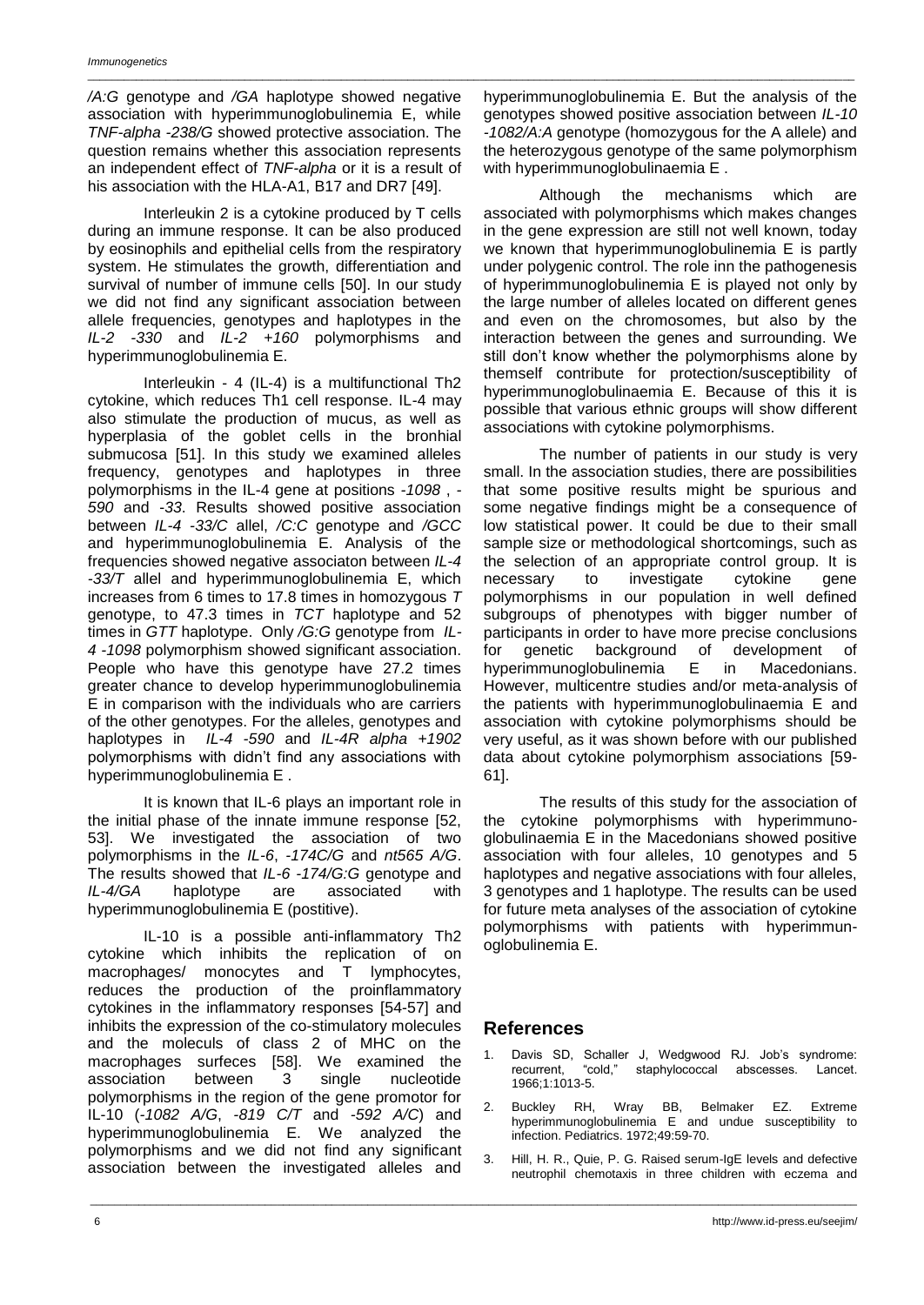*\_\_\_\_\_\_\_\_\_\_\_\_\_\_\_\_\_\_\_\_\_\_\_\_\_\_\_\_\_\_\_\_\_\_\_\_\_\_\_\_\_\_\_\_\_\_\_\_\_\_\_\_\_\_\_\_\_\_\_\_\_\_\_\_\_\_\_\_\_\_\_\_\_\_\_\_\_\_\_\_\_\_\_\_\_\_\_\_\_\_\_\_\_\_\_\_\_\_\_\_\_\_\_\_\_\_\_\_\_\_\_\_\_\_\_\_\_\_\_\_\_\_\_\_\_\_\_*

recurrent bacterial infections. Lancet. 1974; 303: 183-187.

- 4. Van [Scoy](http://www.ncbi.nlm.nih.gov/pubmed?term=Van%20Scoy%20RE%5BAuthor%5D&cauthor=true&cauthor_uid=1138587) RE, Hill [HR,](http://www.ncbi.nlm.nih.gov/pubmed?term=Hill%20HR%5BAuthor%5D&cauthor=true&cauthor_uid=1138587) [Ritts](http://www.ncbi.nlm.nih.gov/pubmed?term=Ritts%20RE%5BAuthor%5D&cauthor=true&cauthor_uid=1138587) RE, [Quie](http://www.ncbi.nlm.nih.gov/pubmed?term=Quie%20PG%5BAuthor%5D&cauthor=true&cauthor_uid=1138587) PG. Familial neutrophil chemotaxis defect, recurrent mucocutaneous candidiasis, and hyperimmunoglobulinemia E. Ann [Intern](http://www.ncbi.nlm.nih.gov/pubmed?term=Van%20Scoy%2C%20R.%20E.%2C%20Hill%2C%20H.%20R.%2C%20Ritts%2C%20R.%20E.%2C%20Jr.%2C%20Quie%2C%20P.%20G.%20Familial%20neutrophil%20chemotaxis%20defect%2C%20recurrent%20bacterial%20infections%2C%20mucocutaneous%20candidiasis%2C%20and%20hyperimmunoglobulinemia%20E.%20Ann.%20Intern.%20Med.%2082%3A%20766-771%2C%201975.%20%5BPubMed%3A%201138587%5D) Med. 1975;82(6):766-71.
- 5. [Brestel](http://www.ncbi.nlm.nih.gov/pubmed?term=Brestel%20EP%5BAuthor%5D&cauthor=true&cauthor_uid=6981344) EP, [Klingberg](http://www.ncbi.nlm.nih.gov/pubmed?term=Klingberg%20WG%5BAuthor%5D&cauthor=true&cauthor_uid=6981344) WG, [Veltri](http://www.ncbi.nlm.nih.gov/pubmed?term=Veltri%20RW%5BAuthor%5D&cauthor=true&cauthor_uid=6981344) RW, [Dorn](http://www.ncbi.nlm.nih.gov/pubmed?term=Dorn%20JS%5BAuthor%5D&cauthor=true&cauthor_uid=6981344) JS. Osteogenesis imperfecta tarda in a child with hyper-IgE syndrome. [Am](http://www.ncbi.nlm.nih.gov/pubmed?term=Brestel%2C%20E.%20P.%2C%20Klingberg%2C%20W.%20G.%2C%20Veltri%2C%20R.%20W.%2C%20Dorn%2C%20J.%20S.%20Osteogenesis%20imperfecta%20tarda%20in%20a%20child%20with%20hyper%20IgE%20syndrome.%20Am.%20J.%20Dis.%20Child.%20136%3A%20774-776%2C%201982.%20%5BPubMed%3A%206981344) J Dis [Child.](http://www.ncbi.nlm.nih.gov/pubmed?term=Brestel%2C%20E.%20P.%2C%20Klingberg%2C%20W.%20G.%2C%20Veltri%2C%20R.%20W.%2C%20Dorn%2C%20J.%20S.%20Osteogenesis%20imperfecta%20tarda%20in%20a%20child%20with%20hyper%20IgE%20syndrome.%20Am.%20J.%20Dis.%20Child.%20136%3A%20774-776%2C%201982.%20%5BPubMed%3A%206981344) 1982;136(9):774-6.
- 6. [Robinson](http://www.ncbi.nlm.nih.gov/pubmed?term=Robinson%20MF%5BAuthor%5D&cauthor=true&cauthor_uid=6979928) MF, [McGregor](http://www.ncbi.nlm.nih.gov/pubmed?term=McGregor%20R%5BAuthor%5D&cauthor=true&cauthor_uid=6979928) R, [Collins](http://www.ncbi.nlm.nih.gov/pubmed?term=Collins%20R%5BAuthor%5D&cauthor=true&cauthor_uid=6979928) R, [Cheung](http://www.ncbi.nlm.nih.gov/pubmed?term=Cheung%20K%5BAuthor%5D&cauthor=true&cauthor_uid=6979928) K. Combined neutrophil and T-cell deficiency: initial report of a kindred with features of the hyper-IgE syndrome and chronic granulomatous disease. Am J [Med.](http://www.ncbi.nlm.nih.gov/pubmed?term=Robinson%2C%20M.%20F.%2C%20McGregor%2C%20R.%2C%20Collins%2C%20R.%2C%20Cheung%2C%20K.%20Combined%20neutrophil%20and%20T-cell%20deficiency%3A%20initial%20report%20of%20a%20kindred%20with%20features%20of%20the%20hyper-IgE%20syndrome%20and%20chronic%20granulomatous%20disease.%20Am.%20J.%20Med.%2073%3A%2063-70%2C%201982.%20%5BPubMed%3A%206979928) 1982;73(1):63-70.
- 7. [Donabedian](http://www.ncbi.nlm.nih.gov/pubmed?term=Donabedian%20H%5BAuthor%5D&cauthor=true&cauthor_uid=7068851) H, [Gallin](http://www.ncbi.nlm.nih.gov/pubmed?term=Gallin%20JI%5BAuthor%5D&cauthor=true&cauthor_uid=7068851) JI. Mononuclear cells from patients with the hyperimmunoglobulin E-recurrent infection syndrome produce an inhibitor of leukocyte chemotaxis. J [Clin](http://www.ncbi.nlm.nih.gov/pubmed?term=Donabedian%2C%20H.%2C%20Gallin%2C%20J.%20I.%20Mononuclear%20cells%20from%20patients%20with%20the%20hyperimmunoglobulin%20E-recurrent-infection%20syndrome%20produce%20an%20inhibitor%20of%20leukocyte%20chemotaxis.%20J.%20Clin.%20Invest.%2069%3A%201155-1163%2C%201982.%20%5BPubMed%3A%207068851) [Invest.](http://www.ncbi.nlm.nih.gov/pubmed?term=Donabedian%2C%20H.%2C%20Gallin%2C%20J.%20I.%20Mononuclear%20cells%20from%20patients%20with%20the%20hyperimmunoglobulin%20E-recurrent-infection%20syndrome%20produce%20an%20inhibitor%20of%20leukocyte%20chemotaxis.%20J.%20Clin.%20Invest.%2069%3A%201155-1163%2C%201982.%20%5BPubMed%3A%207068851) 1982;69(5):1155-63.
- Hoger PH, Boltshauser E, Hitzig WH. Craniosynostosis in hyper-IgE syndrome. European Journal of Pediatrics. 1985;144:414 – 417
- 9. [Donabedian](http://www.ncbi.nlm.nih.gov/pubmed?term=Donabedian%20H%5BAuthor%5D&cauthor=true&cauthor_uid=6348470) H, [Gallin](http://www.ncbi.nlm.nih.gov/pubmed?term=Gallin%20JI%5BAuthor%5D&cauthor=true&cauthor_uid=6348470) JI. The hyperimmunoglobulin E recurrent-infection (Job's) syndrome. A review of the NIH<br>experience and the literature Medicine and the literatur[e.Medicine](http://www.ncbi.nlm.nih.gov/pubmed?term=Donabedian%2C%20H.%2C%20Gallin%2C%20J.%20I.%20The%20hyperimmunoglobulin%20E%20recurrent-infection%20(Job) [\(Baltimore\).](http://www.ncbi.nlm.nih.gov/pubmed?term=Donabedian%2C%20H.%2C%20Gallin%2C%20J.%20I.%20The%20hyperimmunoglobulin%20E%20recurrent-infection%20(Job) 1983;62(4):195-208.
- 10. [Dreskin](http://www.ncbi.nlm.nih.gov/pubmed?term=Dreskin%20SC%5BAuthor%5D&cauthor=true&cauthor_uid=3871199) SC, [Goldsmith](http://www.ncbi.nlm.nih.gov/pubmed?term=Goldsmith%20PK%5BAuthor%5D&cauthor=true&cauthor_uid=3871199) PK, [Gallin](http://www.ncbi.nlm.nih.gov/pubmed?term=Gallin%20JI%5BAuthor%5D&cauthor=true&cauthor_uid=3871199) JI. Immunoglobulins in the hyperimmunoglobulin E and recurrent infection (Job's) syndrome. Deficiency of anti-Staphylococcus aureus immunoglobulin A. J Clin [Invest.](http://www.ncbi.nlm.nih.gov/pubmed?term=Dreskin%2C%20S.%20C.%2C%20Goldsmith%2C%20P.%20K.%2C%20Gallin%2C%20J.%20I.%20Immunoglobulins%20in%20the%20hyperimmunoglobulin%20E%20and%20recurrent%20infection%20(Job) 1985;75(1):26-34.
- 11. Lui RC, Inculet RI**.** Job's syndrome: a rare cause of recurrent lung abscess in childhood. Ann Thorac Surg. 1990;50(6):992- 4.
- 12. Borges WG, Hensley T, Carey JC, Petrak BA, Hill HR. The face of Job. J Pediatr. 1998;133(2):303-5.
- 13. Grimbacher B, Holland SM, Gallin JI, Greenberg F, Hill SC, Malech HL, Miller JA, O'Connell AC, Puck JM. Hyper-IgE syndrome with recurrent infections--an autosomal dominant multisystem disorder. N Engl J Med. 1999;340(9):692-702.
- 14. Minegishi Y, Saito M, Tsuchiya S, Tsuge I, Takada H, Hara T, Kawamura N, Ariga T, Pasic S, Stojkovic O, Metin A, Karasuyama H. Dominant-negative mutations in the DNAbinding domain of STAT3 cause hyper-IgE syndrome. Nature. 2007;448(7157):1058-62.
- 15. Holland SM, DeLeo FR, Elloumi HZ, Hsu AP, Uzel G, Brodsky N, Freeman AF, Demidowich A, Davis J, Turner ML, Anderson VL, Darnell DN, Welch PA, Kuhns DB, Frucht DM, Malech HL, Gallin JI, Kobayashi SD, Whitney AR, Voyich JM, Musser JM, Woellner C, Schäffer AA, Puck JM, Grimbacher B. STAT3 mutations in the hyper-IgE syndrome. N Engl J Med. 2007;357(16):1608-19.
- 16. Zhang Q, Davis JC, Lamborn IT, Freeman AF, Jing H, Favreau AJ, Matthews HF, Davis J, Turner ML, Uzel G, Holland SM, Su HC. Combined immunodeficiency associated with DOCK8 mutations. N Engl J Med. 2009;361(21):2046-55.
- 17. [Alsum Z,](http://www.ncbi.nlm.nih.gov/pubmed?term=Alsum%20Z%5BAuthor%5D&cauthor=true&cauthor_uid=22968740) [Hawwari A,](http://www.ncbi.nlm.nih.gov/pubmed?term=Hawwari%20A%5BAuthor%5D&cauthor=true&cauthor_uid=22968740) [Alsmadi O,](http://www.ncbi.nlm.nih.gov/pubmed?term=Alsmadi%20O%5BAuthor%5D&cauthor=true&cauthor_uid=22968740) [Al-Hissi S,](http://www.ncbi.nlm.nih.gov/pubmed?term=Al-Hissi%20S%5BAuthor%5D&cauthor=true&cauthor_uid=22968740) [Borrero E,](http://www.ncbi.nlm.nih.gov/pubmed?term=Borrero%20E%5BAuthor%5D&cauthor=true&cauthor_uid=22968740) [Abu-](http://www.ncbi.nlm.nih.gov/pubmed?term=Abu-Staiteh%20A%5BAuthor%5D&cauthor=true&cauthor_uid=22968740)[Staiteh A,](http://www.ncbi.nlm.nih.gov/pubmed?term=Abu-Staiteh%20A%5BAuthor%5D&cauthor=true&cauthor_uid=22968740) [Khalak HG,](http://www.ncbi.nlm.nih.gov/pubmed?term=Khalak%20HG%5BAuthor%5D&cauthor=true&cauthor_uid=22968740) [Wakil S,](http://www.ncbi.nlm.nih.gov/pubmed?term=Wakil%20S%5BAuthor%5D&cauthor=true&cauthor_uid=22968740) [Eldali AM,](http://www.ncbi.nlm.nih.gov/pubmed?term=Eldali%20AM%5BAuthor%5D&cauthor=true&cauthor_uid=22968740) [Arnaout R,](http://www.ncbi.nlm.nih.gov/pubmed?term=Arnaout%20R%5BAuthor%5D&cauthor=true&cauthor_uid=22968740) [Al-](http://www.ncbi.nlm.nih.gov/pubmed?term=Al-Ghonaium%20A%5BAuthor%5D&cauthor=true&cauthor_uid=22968740)[Ghonaium A,](http://www.ncbi.nlm.nih.gov/pubmed?term=Al-Ghonaium%20A%5BAuthor%5D&cauthor=true&cauthor_uid=22968740) [Al-Muhsen S,](http://www.ncbi.nlm.nih.gov/pubmed?term=Al-Muhsen%20S%5BAuthor%5D&cauthor=true&cauthor_uid=22968740) [Al-Dhekri H,](http://www.ncbi.nlm.nih.gov/pubmed?term=Al-Dhekri%20H%5BAuthor%5D&cauthor=true&cauthor_uid=22968740) [Al-Saud B,](http://www.ncbi.nlm.nih.gov/pubmed?term=Al-Saud%20B%5BAuthor%5D&cauthor=true&cauthor_uid=22968740) [Al-Mousa](http://www.ncbi.nlm.nih.gov/pubmed?term=Al-Mousa%20H%5BAuthor%5D&cauthor=true&cauthor_uid=22968740)  [H.](http://www.ncbi.nlm.nih.gov/pubmed?term=Al-Mousa%20H%5BAuthor%5D&cauthor=true&cauthor_uid=22968740)Clinical, immunological and molecular characterization of DOCK8 and DOCK8-like deficient patients: single center experience of twenty five patients. [J Clin](http://www.ncbi.nlm.nih.gov/pubmed/22968740)  [Immunol.](http://www.ncbi.nlm.nih.gov/pubmed/22968740) 2013;33(1):55-67.
- 18. Lan Q, Zheng T, Rothman N, Zhang Y, Wang SS, Shen M, Berndt SI, Zahm SH, Holford TR, Leaderer B, Yeager M, Welch R, Boyle P, Zhang B, Zou K, Zhu Y, Chanock S. Cytokine polymorphisms in the Th1/Th2 pathway and<br>susceptibility to non-Hodgkin lymphoma. Blood. to non-Hodgkin lymphoma. 2006;107(10):4101-8.
- 19. Nieters A, Linсеiсеn J, Becker N. Association of polymorphisms in Th1, Th2 cytokine genes with hay fever and

\_\_\_\_\_\_\_\_\_\_\_\_\_\_\_\_\_\_\_\_\_\_\_\_\_\_\_\_\_\_\_\_\_\_\_\_\_\_\_\_\_\_\_\_\_\_\_\_\_\_\_\_\_\_\_\_\_\_\_\_\_\_\_\_\_\_\_\_\_\_\_\_\_\_\_\_\_\_\_\_\_\_\_\_\_\_\_\_\_\_\_\_\_\_\_\_\_\_\_\_\_\_\_\_\_\_\_\_\_\_\_\_\_\_\_\_\_\_\_\_\_\_\_\_\_\_\_

SEE J Immunol. 2015 Jan 23; 2015:20001. 7

atopy in a subsample of EPIC-Heidelberg. Clin Exp Allergy 2004;34(3):346-53.

- 20. Muller B, Gimsa U, Mitchison NA, Radbruch A, Sieper J, Yin Z. Modulating the Th1/Th2 balance in inflammatory arthritis. Springer Сеmin Immunopathol. 1998;20(1-2):181-96.
- 21. Towner P. Purification of DNA. Essential molecular biology. In: Brown TA, editor. Oxford University Press: Oxford, 1995: 47- 54.
- 22. Spiroski M, Arsov T, Petlichkovski A, Strezova A, Trajkov D, Efinska-Mladenovska O, et al. Case Study: Macedonian human DNA bank (hDNAMKD) as a source for public health Genetics. In: Georgieva L, Burazeri G, Editors. Health determinants in the scope of new public health. Sofia: Hans Jacobs Company, 2005: 33-44.
- 23. Tseng LH, Chen PJ, Lin MT, Singleton K, Martin EG, Yen AH, Martin PJ, Hansen JA. Simultaneous genotyping of single nucleotide polymorphisms in the IL-1 gene complex by multiplex polymerase chain reaction-restriction fragment length polymorphism. J Immunol Methods. 2002;267(2):151-6.
- 24. Lancaster A, Nelson MP, Meyer D, Thomson G, Single RM. PyPop: a software framework for population genomics: analyzing large-scale multi-locus genotype data. Pac Symp Biocomput. 2003:514-25.
- 25. Lancaster AK, Single RM, Solberg OD, Nelson MP, Thomson G. PyPop update--a software pipeline for largescale multilocus population genomics. Tissue Antigens. 2007; 69 (Suppl 1):192-7.
- 26. Single RM, Meyer D, Mack SJ, Lancaster A, Erlich HA, Thomson G. 14th International HLA and Immunogenetics Workshop: report of progress in methodology, data collection, and analyses. Tissue Antigens. 2007;69(Suppl 1):185-7.
- 27. Schneider S, Roessli D, Excoffier L. Arlequin version 2.000: software for population genetics data analysis. Geneva (Switzerland): Genetics and Biometry Laboratory, University of Geneva, 2000.
- 28. Trajkov D, Trajchevska M, Arsov T, Petlichkovski A, Strezova A, Efinska-Mladenovska O, Sandevski A, Spiroski M. Association of 22 cytokine gene polyphorphisms with tuberculosis in Macedonians. Indian J Tuberc. 2009; 56:117- 131.
- 29. Spiroska V, Kedev S, Antov S, Trajkov D, Petlichkovski A, Strezova A, Efinska-Mladenovska O, Sibinovska O, Hristomanova S, Djulejic E, Petrov J, Spiroski M. Association<br>of 22 cytokine gene polymorphisms with dilated gene polymorphisms with dilated cardiomyopathy in Macedonian patients. Kardiol Pol. 2009; 67:1237-1247.
- 30. Trajkov D, Mishevska-Perchinkova S, Karadzova-Stojanoska A, Petlichkovski A, Strezova A, Spiroski M. Association of 22 cytokine gene polymorphisms with rheumatoid arthritis in population of ethnic Macedonians. Clin Rheumatol. 2009 28:1291–1300.
- 31. Trajkov D, Mirkovska-Stojkovikj J, Arsov T, Petlichkovski A, Strezova A, Efinska-Mladenovska O, Sandevska E, Gogusev J, Spiroski M. Association of Cytokine Gene Polymorphisms with Bronchial Asthma in Macedonians. Iran J Allergy Asthma Immunol. 2008; 7(3): 143-156.
- 32. Trajkov D, Mirkovska-Stojkovikj J, Petlichkovski A, Strezova A, Efinska-Mladenovska O, Sandevska E, Sibinovska O, Hristomanova S, Djulejic E, Petrov J, Gogusev J, Spiroski M. Association of Cytokine Gene Polymorphisms with Chronic Obstructive Pulmonary Disease in Macedonians. Iran J Allergy Asthma Immunol. 2009; 8 (1): 31-42.
- 33. Casanova JL, Abel L. Genetic dissection of immunity to mycobacteria: the human model. Annu Rev Immunol. 2002; 20: 581-620.
- 34. Schluger NW, Rom WN. The host immune response to tuberculosis. Am J Respir Crit Care Med. 1998;157: 679-91.